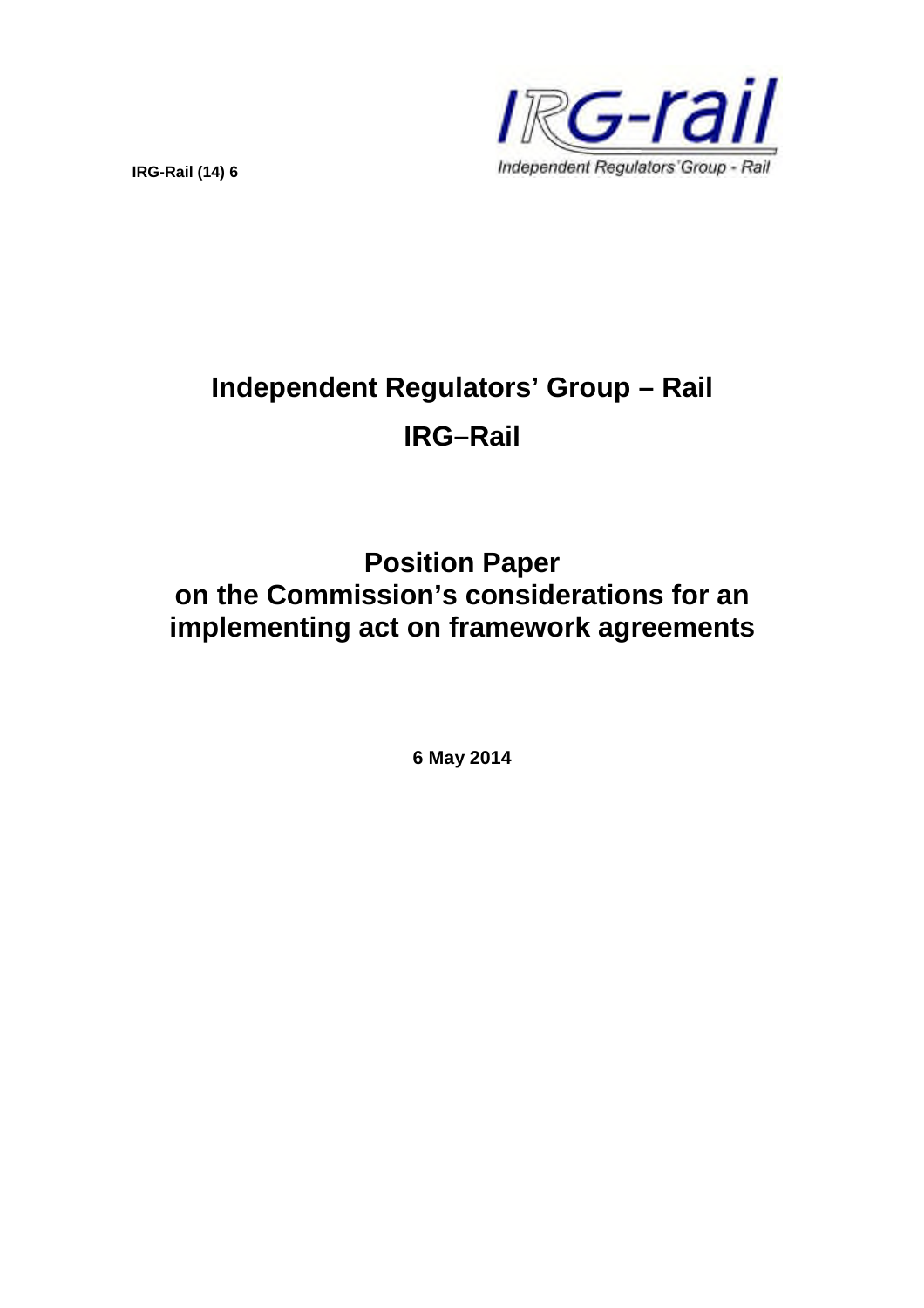#### **I. Introduction**

- 1. This IRG-Rail paper provides initial comments on the Commission's proposal for an implementing act on framework agreements.
- 2. According to Article 42 (8) of Directive 2012/34/EU (hereafter "the Directive"), the European Commission (hereafter "the Commission") may adopt measures setting out the details of the procedure and criteria to be followed for the application of the Article on framework agreements. As set out in the Directive, this implementing act must be based on the experience of the regulatory bodies, competent authorities and railway undertakings and on the activities of the network of rail regulatory bodies.
- 3. In preparation for the said implementing act, the Commission has entered into a dialogue with the rail regulatory bodies and presented its initial thinking. This IRG-Rail paper refers to a discussion paper presented by the Commission on the occasion of a sub-group meeting of the Single European Railway Area Committee (SERAC) on 13 March 2014.
- 4. IRG-Rail is happy to provide its experience and give its input to the discussion on this matter, since the detailed provisions of the upcoming implementing act will have a considerable impact on regulatory bodies' daily work.

#### **II. General remarks**

- 5. Despite the fact that the provision on framework agreements has been in place since entry into force of Directive 2001/14/EC, only a few infrastructure managers in some Member States have made use of this optional instrument and have established specific rules for allocation of capacity. Furthermore experience of IRG-Rail members show that the implementation of framework agreements in these Member States is very heterogeneous.
- 6. IRG-Rail fully shares the Commission's views and objectives that framework agreements should help to ensure predictability for investment as well as innovation and should contribute to curbing discriminatory potential.
- 7. Experience in several Member States shows that railway undertakings highly value the additional certainty offered by framework agreements so that they can have sufficient access to the railway network to meet their legitimate commercial needs. For railway undertakings operating under public service contracts, framework agreements support their ability to fulfil their obligations under their public service contracts. For freight operators, framework agreements enable them to sign long term delivery contracts with their customers and give them confidence to invest in rolling stock improvements. For open access passenger operators, such agreements also contribute to guarantee that they will be able to run the services they propose for a reasonable duration and generate forecast revenue. This guarantee is important in securing financing their operations, concerning rolling stock, for example.
- 8. We therefore welcome the Commission's intention with this implementing act to specify the details of the procedure and criteria to be followed when entering into framework agreements. Nevertheless, we believe that it is necessary that flexibility is maintained in order to prevent already existing, well-functioning and effective practices from being overthrown, as long as they comply with the Directive.
- 9. IRG-Rail agrees with many of the proposed provisions. In particular, we welcome the intention to enhance transparency through the obligation of publishing framework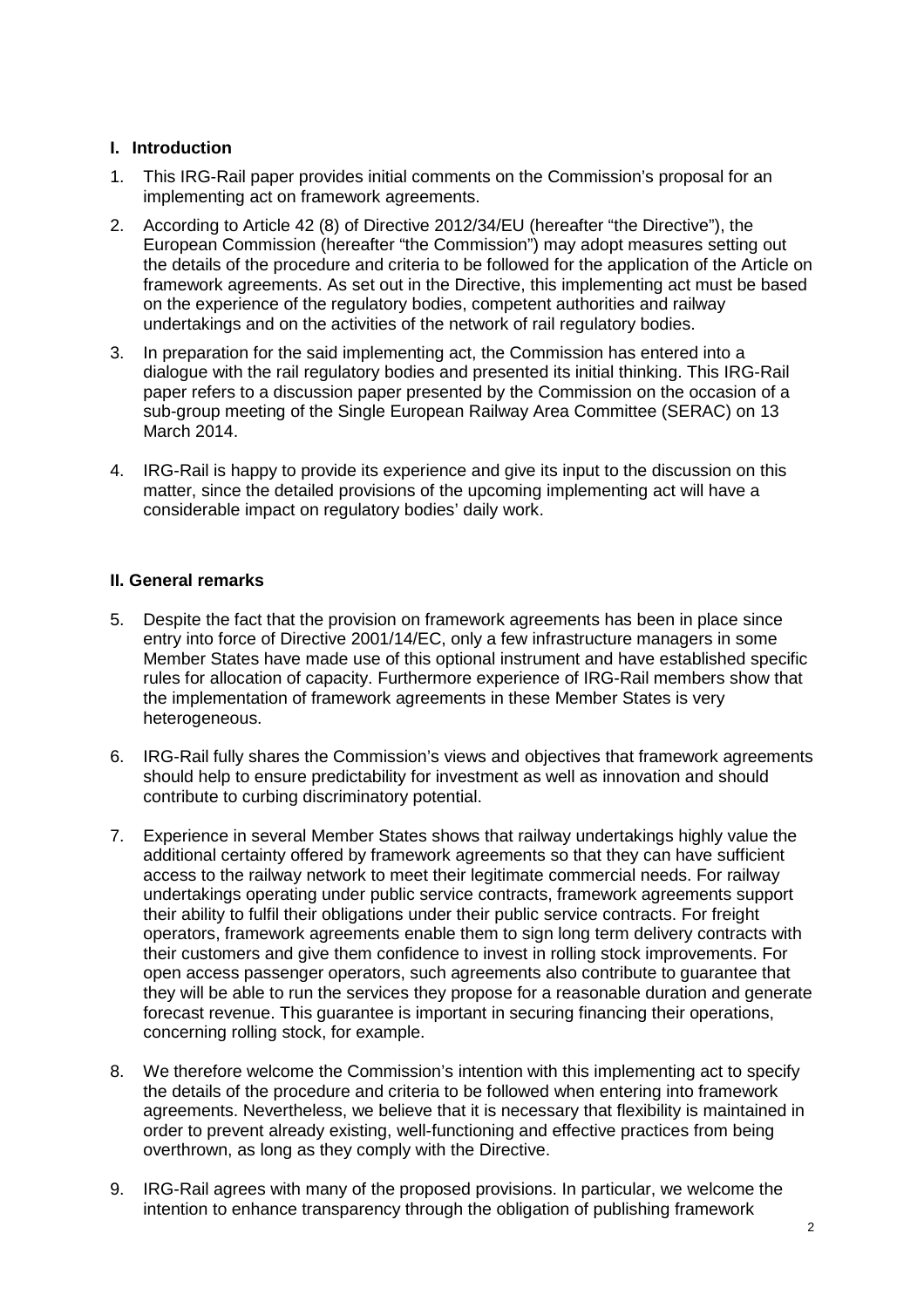agreements. We also support the possibility for parties to seek compensation in case of modification or termination of framework agreements and the introduction of rules regarding a surrender of framework capacity.

- 10. However, we have concerns with respect to certain issues particularly with the provision about ceilings for capacity to be allocated under a framework agreement.
- 11. We also note that there is no reference in the implementing act regarding cooperation between infrastructure managers for international traffic with regard to framework agreements. IRG-Rail believes that railway undertakings providing international services that have concluded framework agreements (freight or passenger) could benefit from closer cooperation between infrastructure managers, thus promoting the use of framework agreement across borders.
- 12. In order to ensure adequate availability of infrastructure capacity on rail freight corridors under Regulation No 913/2010, the implementing act should provide that contractual parties are obliged to agree to a modification of framework agreements if capacity is needed for additional pre-arranged train paths to best meet capacity needs.
- 13. IRG-Rail would questions the proposed timescales for implementation of the implementing act. Sufficient time must be made available for Member States to amend their domestic legislation and for businesses to adjust themselves to the new implementing act whilst not suffering disproportionate weights.

#### **III. Details**

#### **1. Framework capacity statement**

- 14. The Commission's proposal requires that infrastructure managers develop and publish a framework capacity statement. IRG-Rail strongly welcomes the Commission's intention to ensure that the infrastructure capacity covered by framework agreements is displayed in a transparent and easily accessible manner.
- 15. Infrastructure managers should be given sufficient flexibility in providing the required information in order to avoid unnecessary administrative burden or duplication. It is important that the benefits of a framework capacity statement are not outweighed by the additional administrative burden on infrastructure managers involved in producing it.
- 16. Information to be provided should cover at least:
	- The route or services (origin and destination) covered by the framework agreement
	- The level of flexibility or time window under the framework agreement, if applicable
	- The access rights (e. g. number of trains within a time window) granted under the framework agreement
	- The start and end dates of the framework agreement
- 17. The information in the framework capacity statement or in the network statement should be published on the website of the relevant infrastructure manager. Details for the publication of framework capacity statements or links to the relevant data must be laid down in the network statement.
- 18. IRG-Rail understands the indicative framework capacity as the indication of routes and time windows for which framework agreements could be concluded. However, IRG-Rail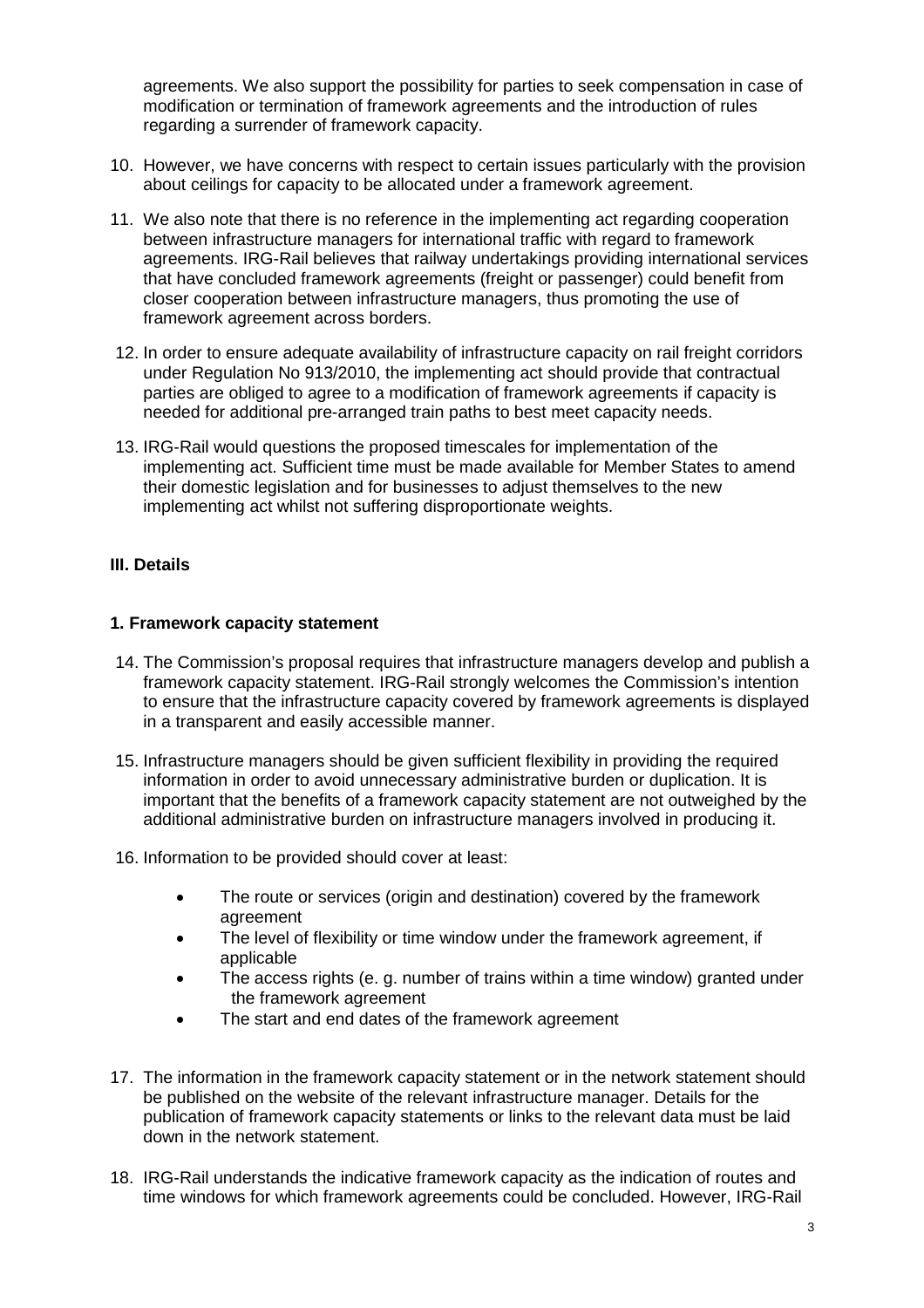notes that different types of service use capacity in different ways, which could result in a misleading statement being provided. To ensure a clear understanding of framework capacity statement or similar information, IRG-Rail stresses the importance of clarifying the meaning of infrastructure capacity to be allocated under framework agreements to ensure a fair and open market and a level playing field as concerns access to infrastructure networks.

#### **2. Allocation of framework capacity**

- 19. IRG-Rail also strongly welcomes a mandatory consultation of applicants that could be interested in using the infrastructure requested under a framework agreement where no annual deadline for request is foreseen by the infrastructure manager. The applicants should be informed without the identity of other applicants being disclosed if they so request. The procedure of consultation should be described in the network statements. We also support that the infrastructure manager should not have to hold such consultation where a request for the same or similar capacity is received. We believe that multiple consultations need to be avoided as they may cause high administrative costs and may lead to some discrimination.
- 20. IRG-Rail strongly recommends that it should be left to the Member States to decide on the timescales for award of framework agreements. This could be done in different ways, e.g. on the basis of a cyclical approach with fixed framework timetable periods or by allowing the conclusion of framework agreements with at least five year duration at any point in time. We support that framework agreements should not be rejected on grounds that the infrastructure manager received the request after the end of a particular application deadline.
- 21. IRG-Rail welcomes the possibility of concluding framework agreements with a lagging start of train operation.
- 22. IRG-Rail supports the Commission's general approach on time windows. We believe that the infrastructure manager should describe the allocation of capacity under the framework agreement by way of quantum of capacity, within a chosen period of time. Such time windows should be defined on a case by case basis taking into account the minimum of three train paths per direction to be accommodated and reflecting the requirements of the train service and the capacity planning processes of the infrastructure manager.

#### **3. Ceilings for allocation framework capacity**

- 23. Based on the review carried out by the Access Working Group, IRG-Rail observes that in countries, where framework agreements exist, national practices vary significantly in terms of the proportion of capacity that can be allocated under these agreements. Some Member States apply fixed thresholds. In other countries, no ceilings are in place.
- 24. IRG-Rail has serious concerns about the methodology applied to calculate the ceilings on the basis of previous year circulation. The proposed approach has serious flaws (see some examples in the annex). It would make framework agreements either impossible or worthless, as they would end up driving potential open access and freight operations out. It would also have the opposite effect to the Commission's objectives (predictability of investments and innovation), as operators wouldn't have any security of long term access which they need in order to make the necessary investment. Examples of such effects can be found in the annex.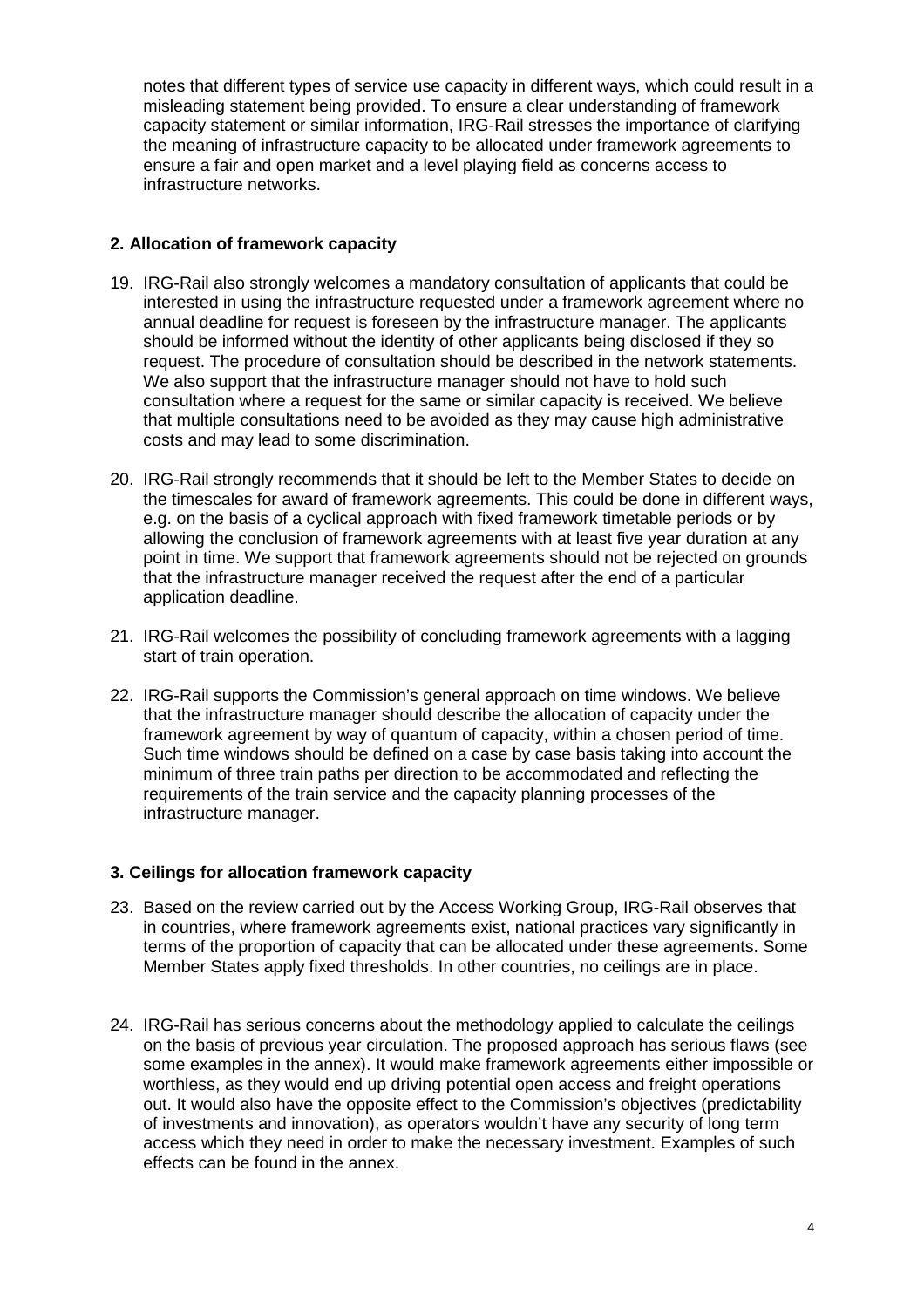- 25. Moreover, as outlined above, different solutions exist within IRG-Rail members to comply with the Directive's provision that framework agreements must not preclude capacity for other applicants. We believe that in those Member States where the system of framework capacity allocation is organised in a transparent and non-discriminatory way and where framework agreements are pre-approved by the regulatory body, flexibility has to be given for regulatory bodies to choose whether to apply ceilings. Indeed, an EU implementing act should not challenge systems which have proved to be efficient and compliant with the Directive. Indeed, if a new secondary legislation is about to compromise the whole railway system, as it would be the case for the franchise system in UK, an implementing act is not an appropriate forum for this political debate and a decision having such an impact.
- 26. In order to balance the principles of subsidiarity and non-discrimination, IRG-Rail believes that the regulatory body should undertake an assessment of allocation of infrastructure capacity in particular within framework agreements , review how well national systems are performing and decide, where appropriate, if ceilings are required.
- 27. In the case of rail freight corridors, the introduction of framework capacity ceilings should be considered in order to ensure that the use of capacity is not precluded for international freight on those corridors. This consideration should also reflect the need of framework capacity for public service operators to fulfill their obligations.

#### **4. Surrender of framework capacity**

- 28. IRG-Rail welcomes the introduction of rules addressing the failure to use framework capacity. Such provisions would prevent and deter frivolous capacity applications under framework agreements by operators trying to deprive competitors of relevant capacity.
- 29. We also support the Commission's approach in requesting the infrastructure manager to publish the conditions for the surrender of framework capacity in its network statement.
- 30. Infrastructure managers must be entitled and able to reclaim unused capacity of an applicant in order to optimise the use of their infrastructure. This must be done under conditions which must be transparent and described in the network statement.

#### **5. International framework capacity**

31. With regard to international traffic we note that there is no reference in the implementing act regarding cooperation of infrastructure managers with respect to framework agreements. IRG-Rail believes that railway undertakings providing international services that have concluded framework agreements (freight or passenger) could benefit from closer cooperation among infrastructure managers, thus promoting the use of framework agreements across borders. Therefore, the implementing act should provide guidance to infrastructure managers in this issue.

#### **6. Coordination process of requests for framework agreements**

- 32. IRG-Rail believes that a similar process to that applicable to the coordination process of conflicting requests for train paths within the annual working timetable procedure should be used for conflicting requests for conclusion of framework agreements and that a similar approach and criteria on capacity allocation should be used.
- 33. The capacity allocation process is already set out in detail in the Directive. The implementation of new criteria is neither needed nor appropriate to guarantee a competitive and non-discriminatory railway market.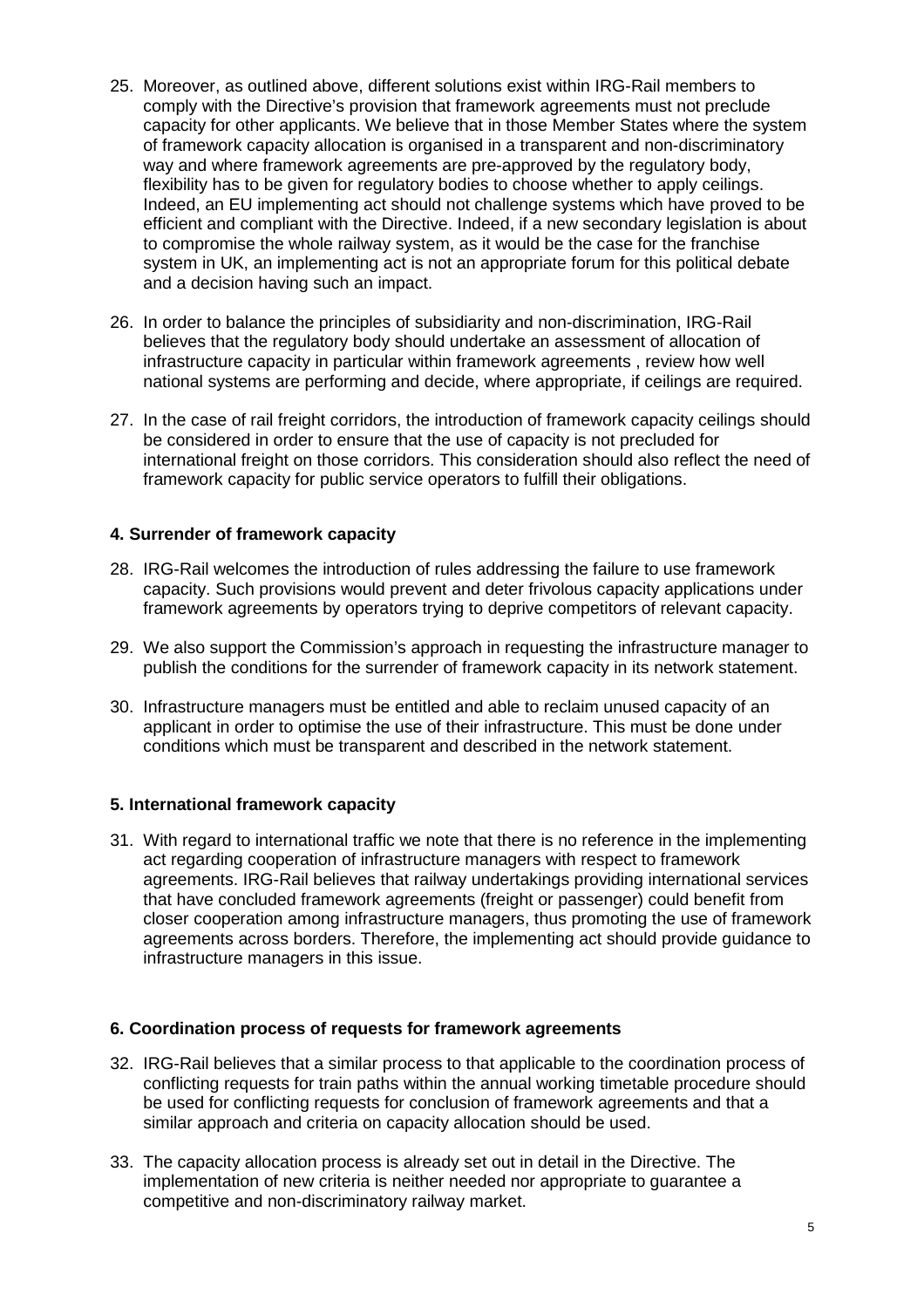#### **7. Penalties pursuant to Article 42 (4) of Directive 2012/34/EU**

- 34. IRG-Rail is concerned about the provision proposed by the Commission on penalties. The guiding idea of rail regulation is non-discrimination. It should not be up to the parties of a framework agreement to agree on whether penalties should be introduced or not. If an infrastructure manager decides to offer framework agreements they must be offered to all applicants under the same terms. The Commission's approach is also in contradiction with point 7 of Annex IV of the Directive that requires infrastructure managers to include a model agreement for the conclusion of framework agreements in their network statements. Provisions on penalties must be included in the model agreement or in the network statements. Any deviation from the model should be substantiated and approved by the regulatory body.
- 35. IRG-Rail welcomes that provisions on penalties in framework agreements must be reciprocal.
- 36. IRG-Rail welcomes in principle the Commission's approach on the level of compensation. Penalties to be paid due to contractual obligations cannot be considered as equivalent to compensation for damages. Their aim is only to give an incentive to applicants to have a proper consideration of their need for framework capacity before applying.
- 37. Therefore, IRG-Rail believes that penalties to be paid by applicants should be limited to the actual financial losses incurred by the infrastructure manager sustained until the end of the next working timetable period as a result of the existing agreement being amended. For the next working timetable period but one, the infrastructure manager can renew its calculation of charges.
- 38. IRG-Rail welcomes the limitation of penalties to the total administrative costs in the cases described in the Commission's proposal.
- 39. IRG-Rail also suggests considering a more flexible approach for waiving defined penalties and allow such a compensation clause in case of only minor changes in capacity granted under the framework agreement while the service otherwise remains unchanged.

#### **8. Functions of the regulatory body**

- 40. IRG-Rail believes that all regulatory powers and functions in respect of framework agreements must be listed clearly in the implementing act.
- 41. According to the Article 42 (1) of the Directive, Member States may require prior approval of such a framework agreement by the regulatory body. Even if a Member State does not give ex-ante approval powers to its regulatory body, the signing of framework agreements falls under the scope of Article 56 (1) and can be subject to an appeal procedure. In addition, a regulatory body may, at any time, start an ex-officio examination, either on the model of framework agreement or on any signed framework agreement, in order to prevent discrimination against applicants.

#### **9. Transition**

42. As outlined above, IRG-Rail is of the opinion that Member States may require time to amend their domestic legislation, while businesses will require to adjust to the new implementing act whilst not suffering disproportionate weights. We believe it would be adequate if infrastructure managers were required to update their network statements as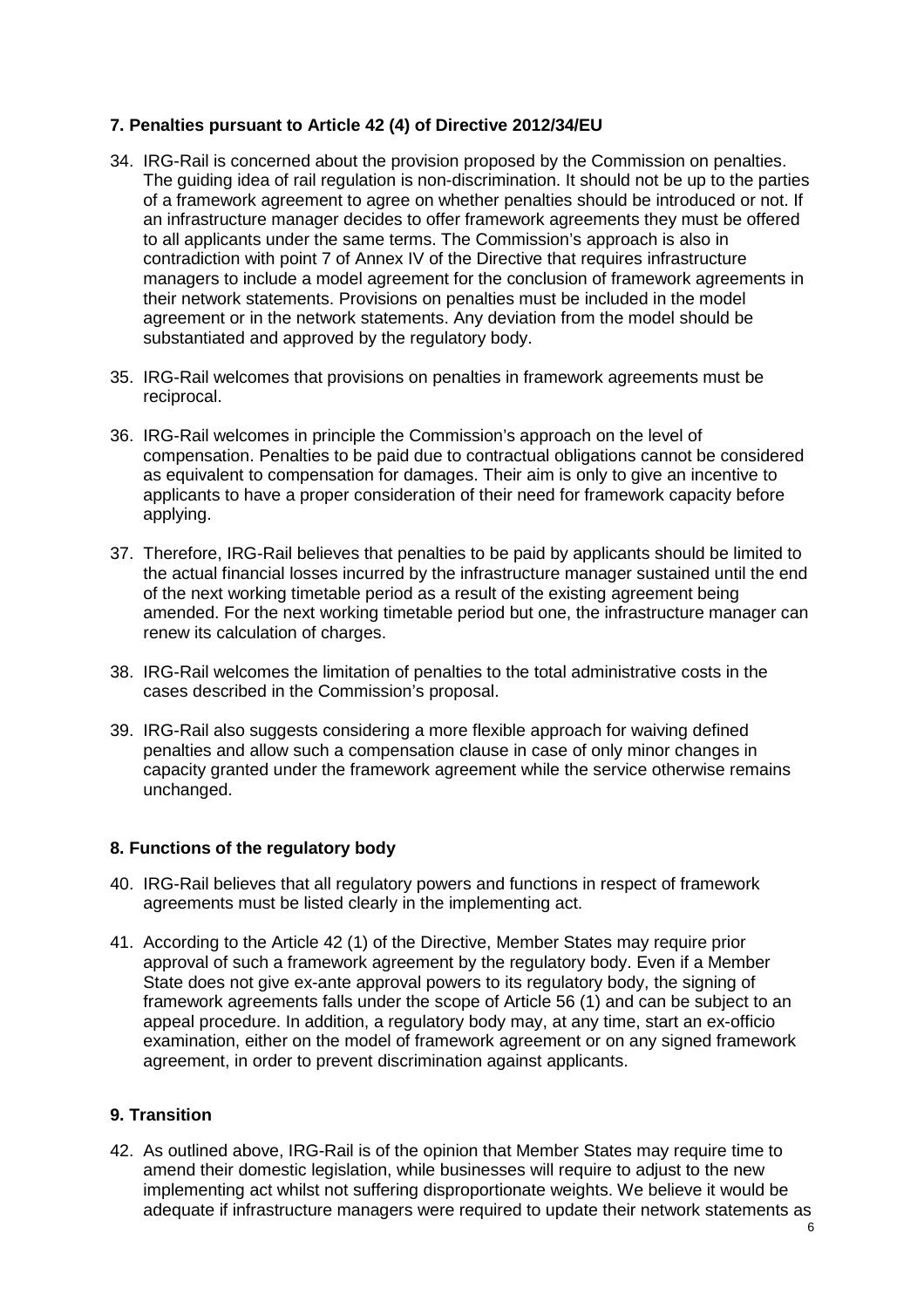soon as possible and in any case within 14 months from the entry into force of the implementing act. The information in framework capacity statements should be published as proposed by the Commission within 6 months from entry into force of the implementing act.

43. IRG-Rail understands that framework agreements that have been validly concluded before entry into force of the implementing act cannot be affected by its provisions.